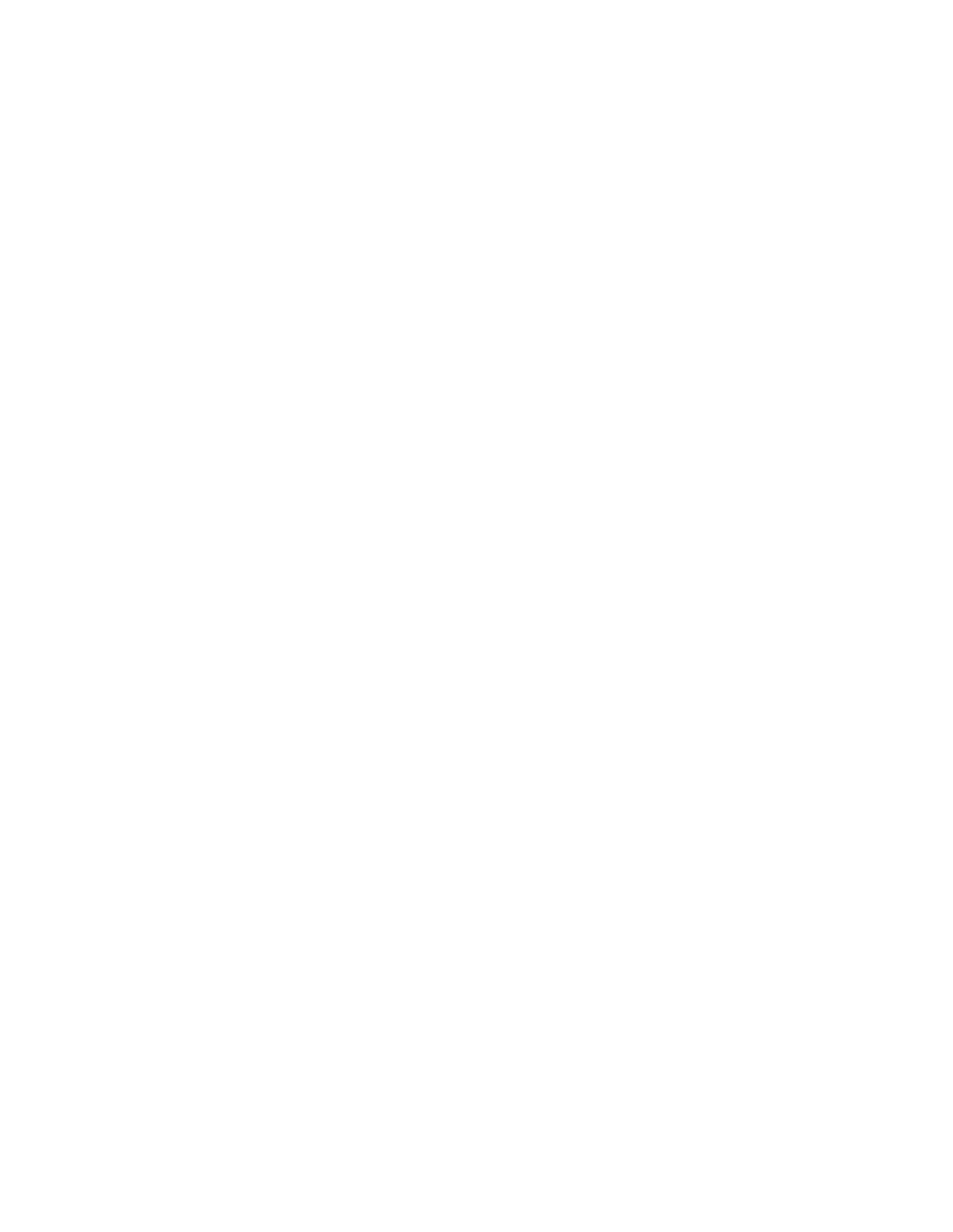#### **BYLAWS UNITED STATES ELECTION ASSISTANCE COMMISSION STANDARDS BOARD**

# **Table of Contents**

| <b>Article I. Authority</b> |                                                                                         | $\mathbf{1}$   |
|-----------------------------|-----------------------------------------------------------------------------------------|----------------|
|                             |                                                                                         |                |
|                             | <b>Article II. Objectives</b>                                                           | $\mathbf{1}$   |
|                             |                                                                                         |                |
|                             | <b>Article III. Standards Board Membership</b>                                          | $\mathbf{1}$   |
|                             |                                                                                         |                |
|                             |                                                                                         |                |
|                             | <b>Article IV. Standards Board Member Vacancies</b>                                     | $\overline{2}$ |
|                             |                                                                                         |                |
|                             | <b>Article V. Executive Board of the Standards Board</b>                                | $\overline{2}$ |
| 1.                          |                                                                                         |                |
| 2.                          |                                                                                         |                |
|                             |                                                                                         |                |
|                             | <b>Article VI. Executive Board Duties Article 10 Article VI. Executive Board Duties</b> | - 5            |
| 1.                          |                                                                                         |                |
| 2.                          |                                                                                         |                |
| 3.                          |                                                                                         |                |
| 4.                          |                                                                                         |                |
| 5.                          |                                                                                         |                |
|                             | <b>Article VII. Meetings</b>                                                            | 7              |
|                             |                                                                                         |                |
|                             | <b>Article VIII. Quorum and Proxy Voting</b>                                            | 8              |
|                             |                                                                                         |                |
| 1.                          |                                                                                         |                |
| 2.                          |                                                                                         |                |
| 3.                          |                                                                                         |                |
|                             | Article IX. Committees 9                                                                |                |
| 1.                          |                                                                                         |                |
| 2.                          |                                                                                         |                |
| 3.                          |                                                                                         |                |
| 4.                          |                                                                                         |                |
|                             |                                                                                         |                |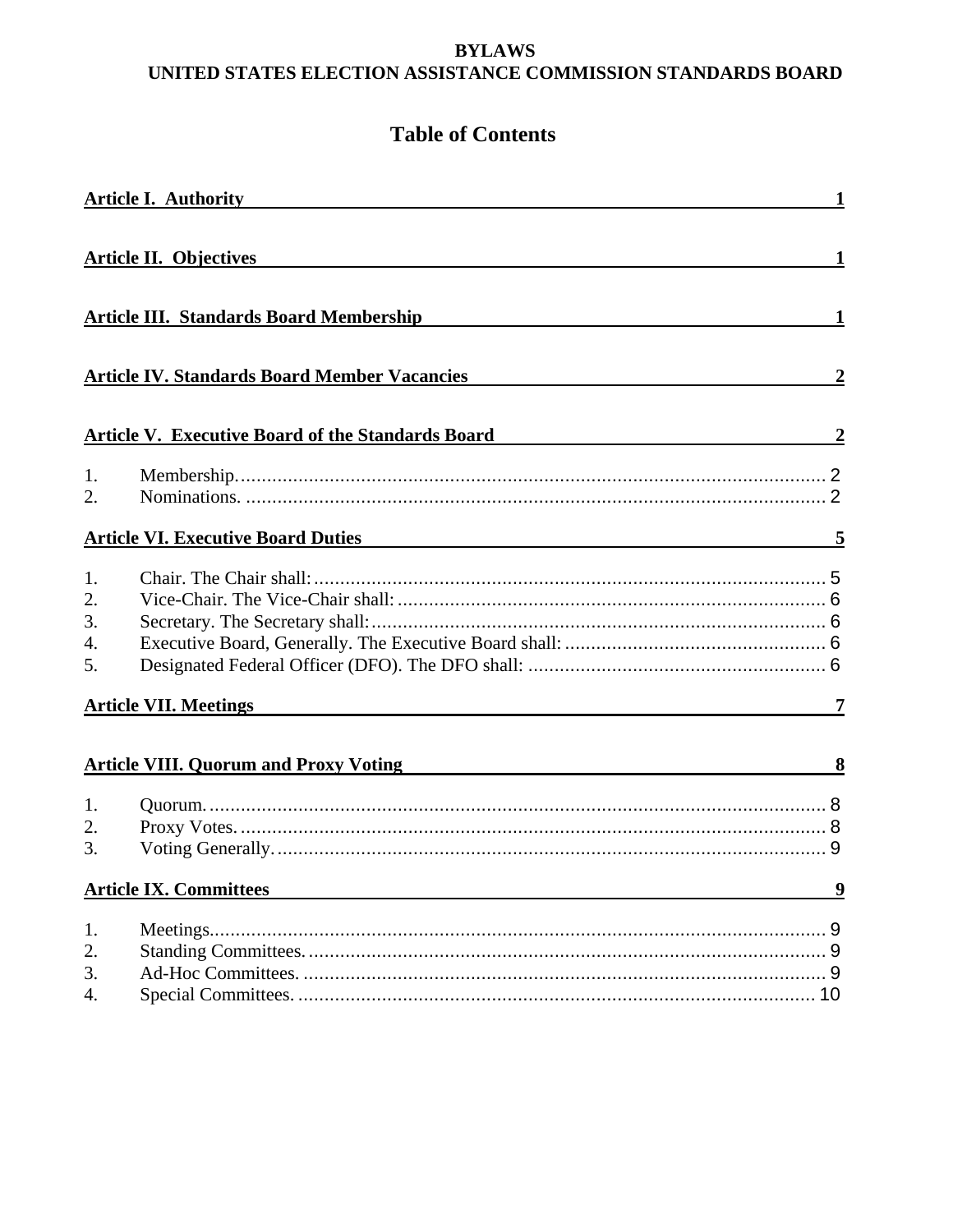| <b>Article XI. Expenses and Reimbursement</b>              |  |
|------------------------------------------------------------|--|
| <b>Article XII. Parliamentary Authority</b>                |  |
| <b>Article XIII.</b> Effective Date                        |  |
| <b>Article XIV. Transition Procedures and Ratification</b> |  |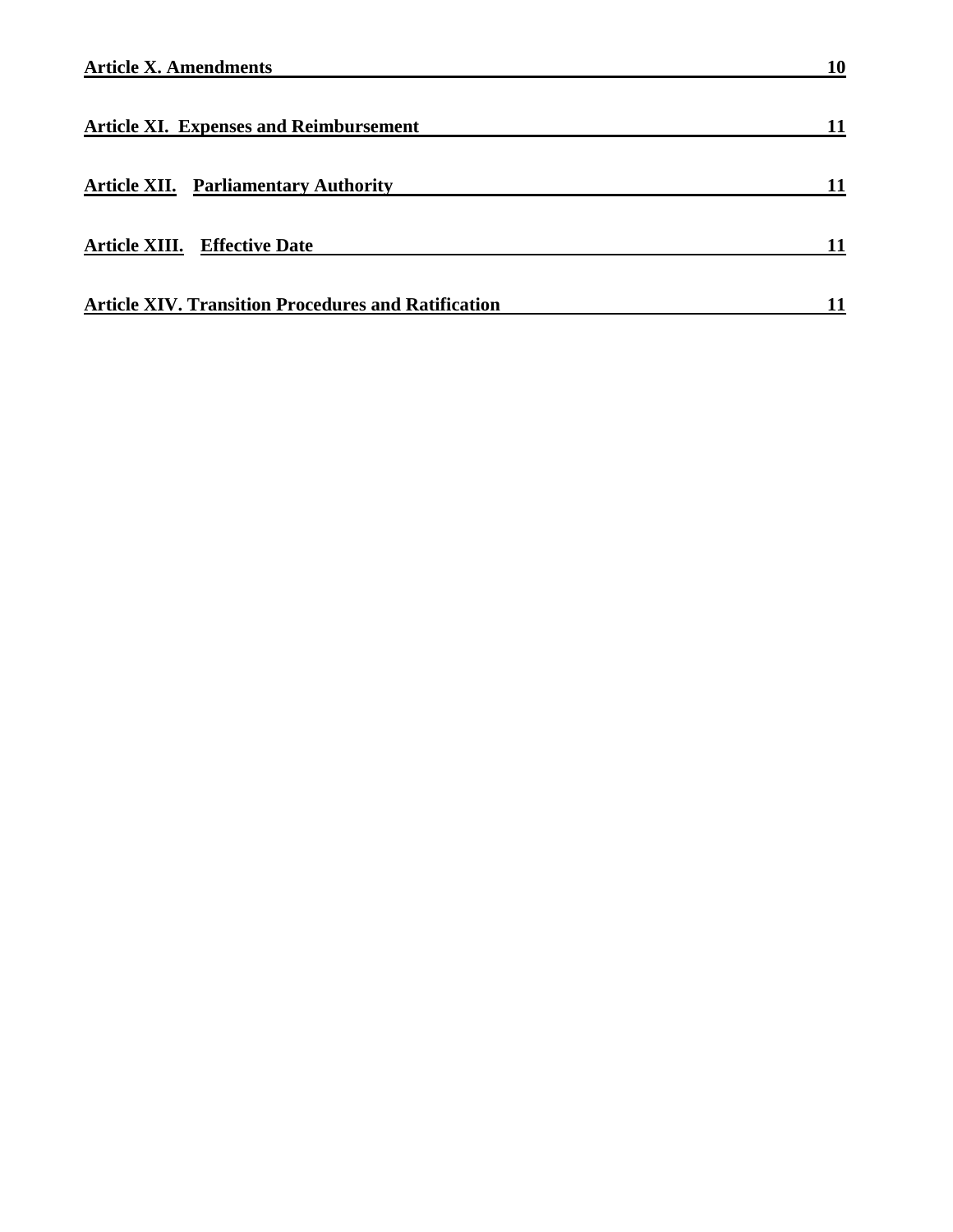# **BYLAWS**

# **UNITED STATES ELECTION ASSISTANCE COMMISSION STANDARDS BOARD**

The U.S. Election Assistance Commission Standards Board, hereinafter referred to as Standards Board, embodies the vision of Congress to forge a partnership among federal, state and local election officials whose goal is to promote public confidence in the conduct of federal elections in the United States.

### <span id="page-4-0"></span>**Article I. Authority**

Pursuant to the Federal Advisory Committee Act and the Help America Vote Act of 2002 (HAVA) [Public Law 107-252], as such statutes may be amended from time to time, the Standards Board has been granted its authority through its charter with the United States Election Assistance Commission (EAC) (as first filed with Congress on June 14, 2004, and renewed every two (2) years). The Standards Board, Executive Board and the committees of the Standards Board will comply fully with the provisions of the Federal Advisory Committee Act (FACA); and all other applicable Federal laws.

### **Article II. Objectives**

The Standards Board will:

- 1. Advise EAC through review of the voluntary voting system guidelines described in Title II Part 3 of HAVA; through review of the voluntary guidance described under Title III of HAVA; and through the review of the best practices recommendations described in Section 241of Title II of HAVA, as required by HAVA or as may be developed by EAC.
- 2. Provide guidance and advice to EAC on a variety of topics related to the administration of elections for Federal office.
- 3. Make recommendations to EAC. Neither the Executive Board nor any subcommittees of the Standards Board may make recommendations to EAC without the consideration and approval of the Standards Board.
- 4. Function solely as an advisory body.

### <span id="page-4-1"></span>**Article III. Standards Board Membership**

Pursuant to Section 213(a) of HAVA, the Standards Board shall consist of 110 members, as follows:

- 1. Fifty-five (55) shall be state election officials selected by the chief State election official of each State.
- 2. Fifty-five (55) shall be local election officials selected as follows:
	- a. Each state's local election officials, including the local election officials of Puerto Rico and the United States Virgin Islands, shall select a representative local election official from the state in a process supervised by the chief election official of the state.
	- b. In the case of the District of Columbia, Guam, and American Samoa, the chief election official shall establish a procedure for selecting an individual to serve as a local election official. The individual selected under such a procedure may not be a member of the same political party as the chief election official.
- 3. The two (2) Standards Board members who represent the same state may not be members of the same political party.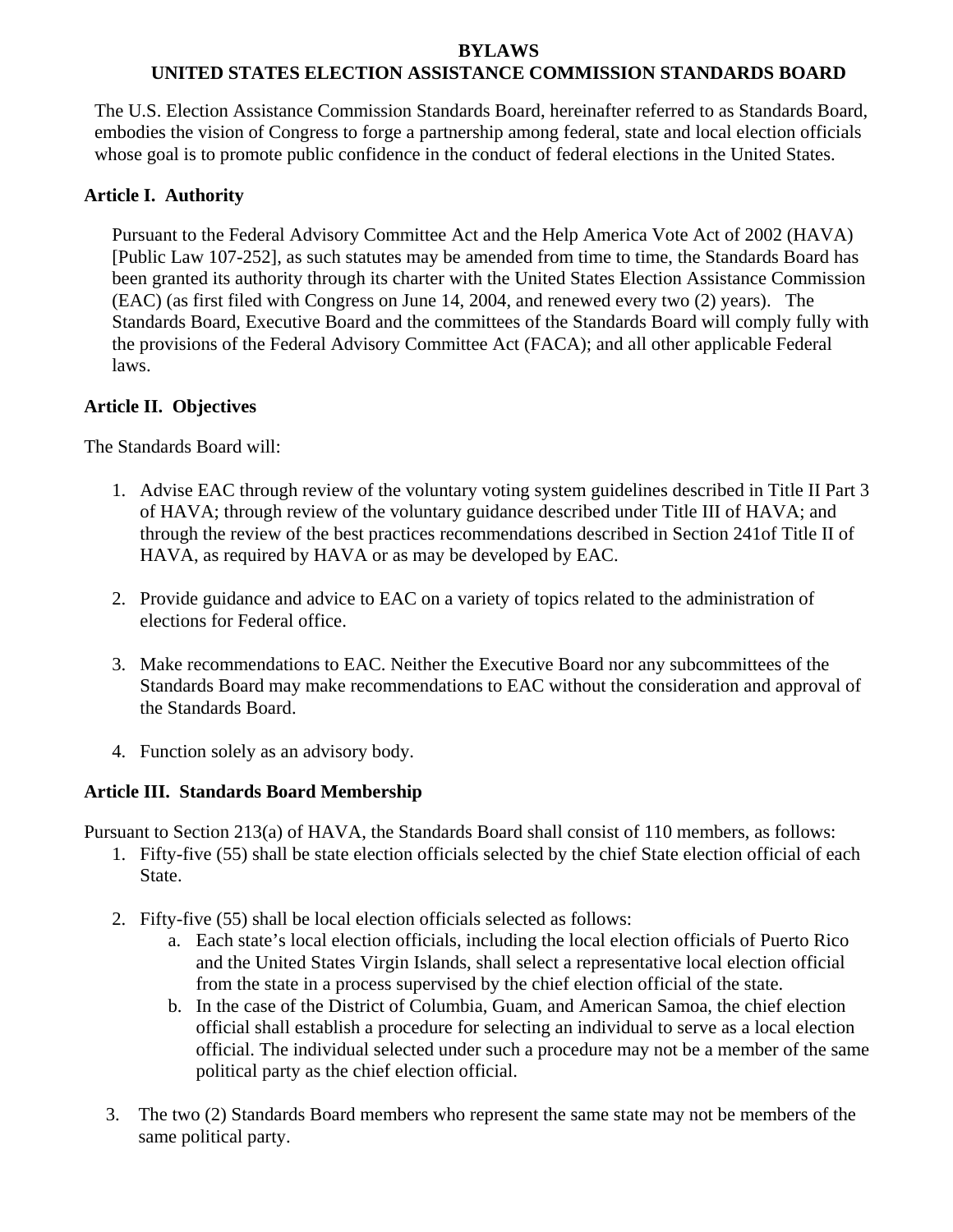### <span id="page-5-0"></span>**Article IV. Standards Board Member Vacancies**

- 1. The chief election official of each state shall notify EAC and the Executive Board of the Standards Board within five (5) business days of any vacancy or membership changes to the Standards Board.
- 2. Vacancy appointments to the Standards Board shall be made in accordance with Section 213(a) of HAVA, as follows:
	- a. Fifty-five (55) shall be state election officials selected by the chief State election official of each State.
	- b. Fifty-five (55) shall be local election officials selected as follows:
		- i. Each state's local election officials, including the local election officials of Puerto Rico and the United States Virgin Islands, shall select a representative local election official from the state in a process supervised by the chief election official of the state.
		- ii. In the case of the District of Columbia, Guam, and American Samoa, the chief election official shall establish a procedure for selecting an individual to serve as a local election official. The individual selected under such a procedure may not be a member of the same political party as the chief election official.
	- c. The two (2) Standards Board members who represent the same state may not be members of the same political party.
- 3. In December of each year, EAC shall notify the appointing authority of each state or territory as to who represents their state or territory on the Standards Board.

# <span id="page-5-1"></span>**Article V. Executive Board of the Standards Board**

Pursuant to Section 213(c) of HAVA, the Standards Board shall select nine (9) of its members to serve as the Executive Board of the Standards Board as follows:

- <span id="page-5-2"></span>1. Membership.
	- a. Not more than five (5) members of the Executive Board may be state election officials.
	- b. Not more than five (5) members of the Executive Board may be local election officials.
	- c. Not more than five (5) members of the Executive Board may be of the same political party.
	- d. All members who are unaffiliated with a political party shall be counted as the same political party for the purpose of calculating the party affiliation balance of the Executive Board pursuant to HAVA Section 213(c)
	- e. An Executive Board member shall immediately notify the Executive Board and the DFO of any change made in the member's party affiliation while serving as a member of the Executive Board. If such change in the member's party affiliation results in more than five (5) members of the Executive Board being of the same political party, a vacancy shall be present in the seat of the member who changed party affiliation.<sup>[1](#page-5-4)</sup>
- <span id="page-5-3"></span>2. Nominations.

l

- a. Expired Terms.
	- i. The Nominating Committee shall solicit nominations for the Executive Board from Standards Board members. The Nominating Committee shall send to Standards Board members a solicitation no later than December  $1<sup>st</sup>$  immediately prior to the

<span id="page-5-4"></span><sup>1</sup> Article V, Section 1(e) was added on February 26, 2009, at the Orlando, FL Standards Board meeting.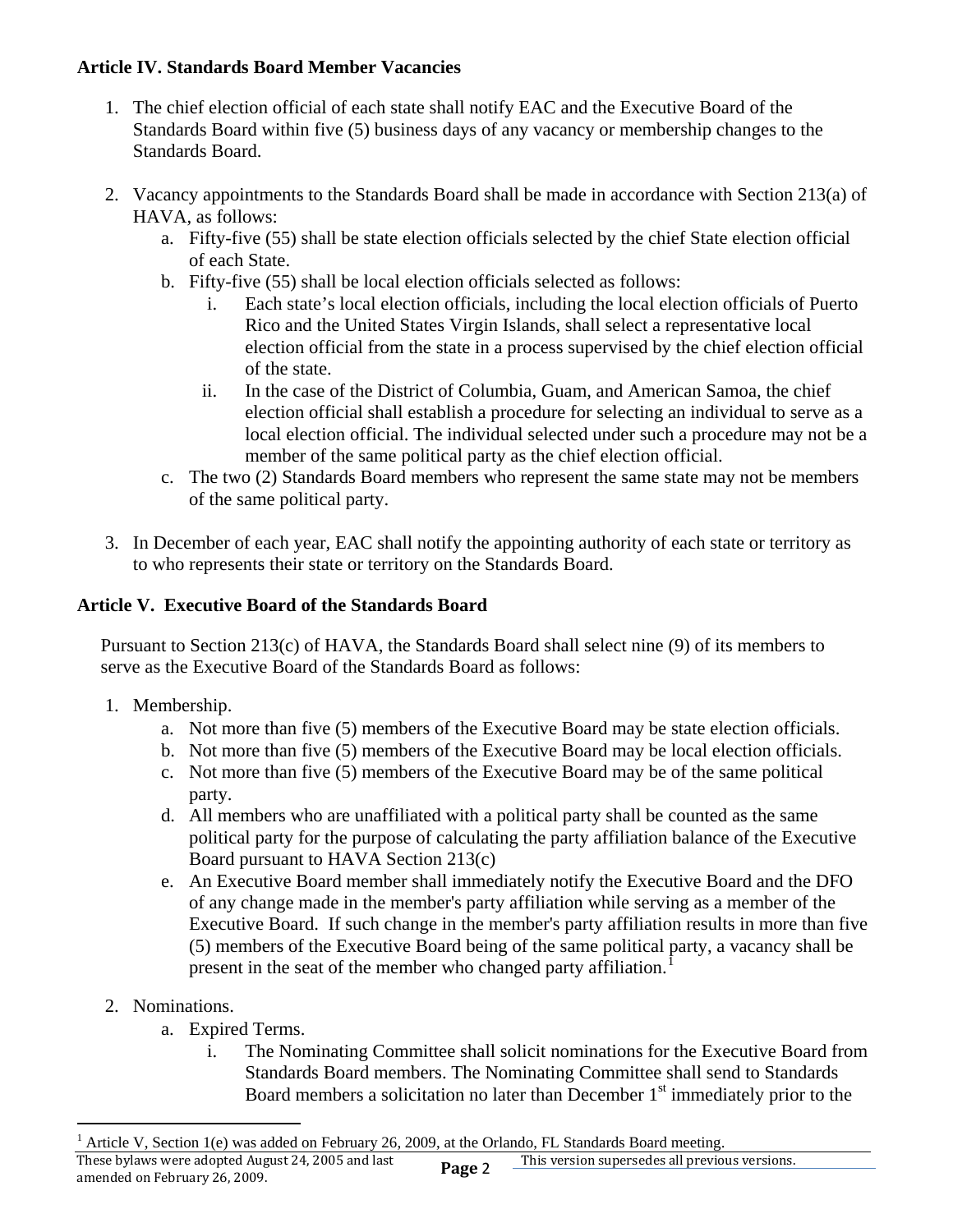expiration of any Executive Board member's term. The solicitations shall designate the address and form for submitting nominations.

- ii. Standards Board members may nominate themselves or other Standards Board members by responding to the solicitation.
- iii. Nominations shall be submitted to the Standards Board's Designated Federal Officer (DFO) in writing and may be submitted electronically no later than January 15th immediately prior to the expiration of any Executive Board member's term. In the event that January  $15<sup>th</sup>$  is a federal holiday, nominations are due no later than January  $16<sup>th</sup>$ .
- iv. Upon receipt of nominations, the Nominating Committee shall prepare ballot information to be distributed to the Standards Board at least fifteen (15) days prior to the date of the Standards Board meeting immediately following the submission deadline.
- v. Nominations for membership on the Executive Board shall not be accepted from the floor of a Standards Board meeting.
- vi. If the Nominating Committee does not receive a sufficient number of nominees for the positions to be filled, taking into account the regional, party, and state/local requirements of each open position, the Nominating Committee shall meet and submit a list of nominees at least twenty (20) days prior to the date of the Standards Board meeting immediately following the submission deadline.
- b. Vacancies Before the End of a Term.
	- i. In the event of a vacancy on the Executive Board prior to the expiration of a member's term on the Executive Board, the Nominating Committee shall send to Standards Board members a solicitation no later than sixty (60) days before the next meeting of the Standards Board. The solicitations shall designate the address and form for submitting nominations.
	- ii. Standards Board members may nominate themselves or other Standards Board members by responding to the solicitation.
	- iii. Nominations shall be submitted to the Standards Board's Designated Federal Officer (DFO) in writing and may be submitted electronically no later than the date indicated on the solicitation.
	- iv. Upon receipt of nominations, the Nominating Committee shall prepare ballot information to be distributed to the Standards Board at least fifteen (15) days prior to the date of the Standards Board meeting immediately following the submission deadline.
	- v. Nominations for membership on the Executive Board shall not be accepted from the floor of a Standards Board meeting.
- c. Elections.
	- i. Elections to the Executive Board shall be by secret ballot and shall take place at a meeting of the Standards Board.
	- ii. The ballot shall be designed to enable Standards Board members to select candidates based on the following: (1) The Candidate's political party affiliation, (2) whether the candidate is a state or local election official, (3) which state or territory the candidate represents, (4) whether the candidate was elected or appointed, and (5) in the case of state election officials, what position the candidate holds. Concise biographical information for each candidate shall be provided to each Standards Board member in advance of the election.
	- iii. All election results shall be tabulated and certified by the Election Certification Committee. All tabulation and certification processes shall take place in the presence of the members at a time and place designated by the Election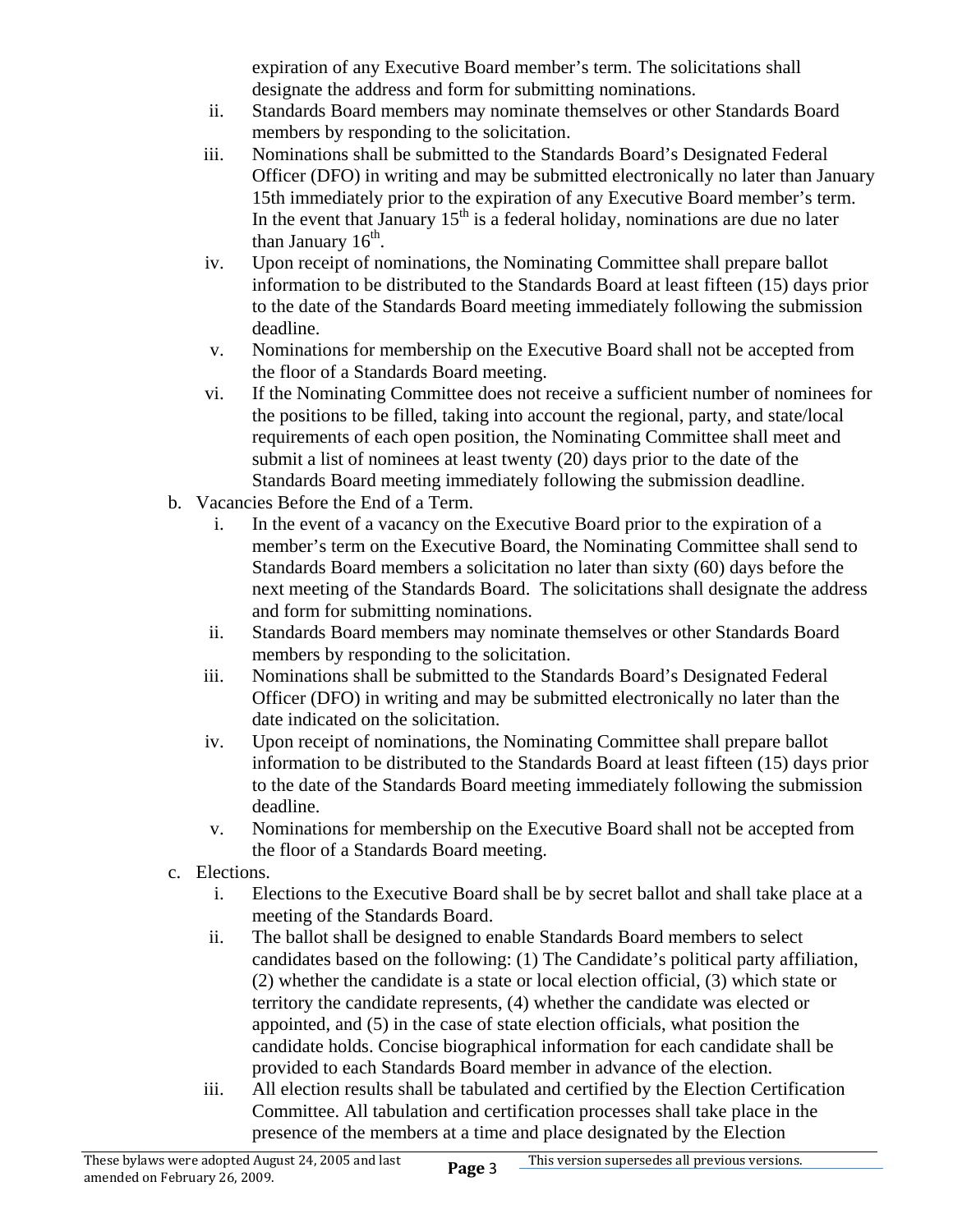Certification Committee.

- iv. In the case of the election of a candidate(s) which causes an unbalanced ratio of political party representation, the person(s) in the party with the smaller political party representation receiving the highest number of votes shall be elected until the political party representation ratio is restored.
- v. In the case of the selection of a candidate(s) which causes an unbalanced ratio of state and local governmental unit representation, the person(s) in the governmental unit with the smaller representation receiving the highest number of votes shall be elected until the governmental unit representation ratio is restored.
- vi. In the case of a tie vote between the candidates at an election, the Election Certification Committee shall automatically recount the votes cast for the tied candidates. If following the recount a tie remains, the Election Certification Committee shall resolve the tie by the toss of a coin.
- vii. For elections following the first election (2005), not including any special elections to fill unexpired terms, two (2) of the three (3) positions shall be for local election officials. For elections following the second election (2007), two (2) of the (3) three positions shall be for state election officials. The number of positions for state and local election officials on the Executive Board shall continue to alternate in subsequent elections.
- viii. Within thirty (30) days of an Executive Board election, the Executive Board members shall convene to elect a Chair, Vice-Chair, and Secretary.
- ix. In the event that the Standards Board is unable to meet for elections before the end of an Executive Board member's term, the sitting members of the Executive Board shall remain in their elected capacity until such time as the Standards Board is able to meet again and a new member is elected.
- x. Votes for Executive Board elections may be made by absentee ballot provided the following:
	- (a) The Nominating Committee shall create forms and envelopes for absentee voting.
	- (b) Absentee ballots shall be received by the DFO at the address indicated on the absentee ballot envelope no later than eight (8) days prior to the start date of the Standards Board meeting immediately following the nominations submission deadline.
	- (c) The DFO shall review all absentee ballot envelopes received by the deadline to ensure that they include all identifying information requested on the form(s). Where identifying information is missing, the DFO shall contact Standards Board members to complete the identifying information on the envelope.
	- (d) The DFO shall give all absentee sealed official envelopes containing absentee ballots received by the deadline indicated in these bylaws to the appointed Election Certification Committee chair or his/her designee at the Standards Board meeting immediately following the nominations submission deadline.
	- (e) The appointed Election Certification Committee shall record and tabulate each absentee ballot and include absentee ballots in election results.
- d. Executive Board Members Terms of Service and Vacancies.
	- i. Generally.
		- (a) The Chair of the Executive Board shall notify EAC and the Nominating Committee Chair within five (5) business days of any vacancy on the Executive Board.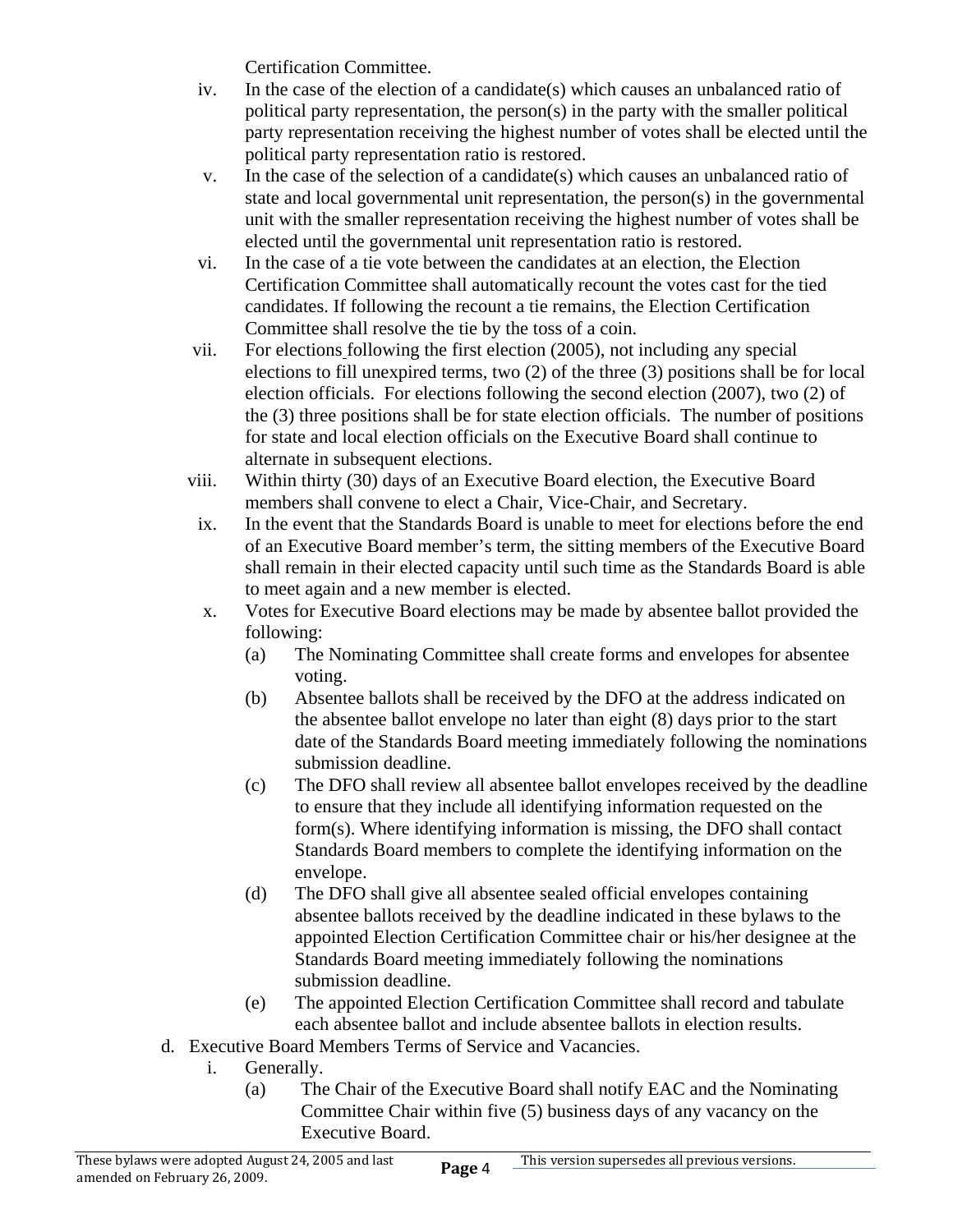- (b) The Chair, Vice Chair, and Secretary, shall serve for a term of not more than one (1) year. An Executive Board member shall not server for two (2) consecutive terms for the same office, except in the case of a member serving the unexpired term of an office, in which case the member may be elected to the same office for the succeeding term.
- (c) An Executive Board member may be removed from the Executive Board, for cause, by a vote of two-thirds (2/3) of Standards Board members at a Standards Board meeting.
- (d) In the event of a vacancy on the Executive Board, the remaining members of the Executive Board may appoint an interim member of the Executive Board until the next Standards Board meeting.
- ii. Initial Term.
	- Pursuant to Section  $213(c)(3)$  of HAVA, of the members first selected to serve on the Executive Board of the Standards Board:
	- (a) Three (3) shall serve for one (1) term.
	- (b) Three (3) shall serve for two (2) consecutive terms.
	- (c) Three (3) shall serve for three (3) consecutive terms.
- iii. Subsequent Terms.
	- (a) Pursuant to Section 213(c)(2) of HAVA, members of the Executive Board shall serve for a term of two (2) years and may not serve for more than three (3) consecutive terms.
	- (b) Members of the Standards Board who have previously served on the Executive Board shall be eligible to be nominated to the Executive Board no sooner than two (2) years from the last term in which they served on the Executive Board.
- e. Meetings.
	- i. Any two (2) members of the Executive Board may call an Executive Board meeting by filing the original call of the meeting with and obtaining approval from the DFO, including the stated reason for calling the meeting, and the date and time of the meeting. Such meetings include, but are not limited to meetings by conference call and virtual (electronic media) meetings. These meetings must allow each Executive Board member to include their comments and hear or view others' comments.
	- ii. A majority of Executive Board Members shall be present for a quorum.
	- iii. The Executive board shall agree to actions by a majority roll call vote of seated members of the Executive Board.
	- iv. Proxy voting shall not be allowed in Executive Board votes.
	- v. Any member of the Standards Board may attend and at the discretion of the Chair, may participate in any and all discussion at an Executive Board meeting, but may not vote.

# <span id="page-8-1"></span><span id="page-8-0"></span>**Article VI. Executive Board Duties**

- 1. Chair. The Chair shall:
	- a. Preside over all meetings of the Executive Board and Standards Board.
	- b. Appoint the chair of standing committees and any ad hoc committees of the Standards Board.
	- c. Establish the agenda for meetings of the Executive Board and Standards Board in consultation with the DFO.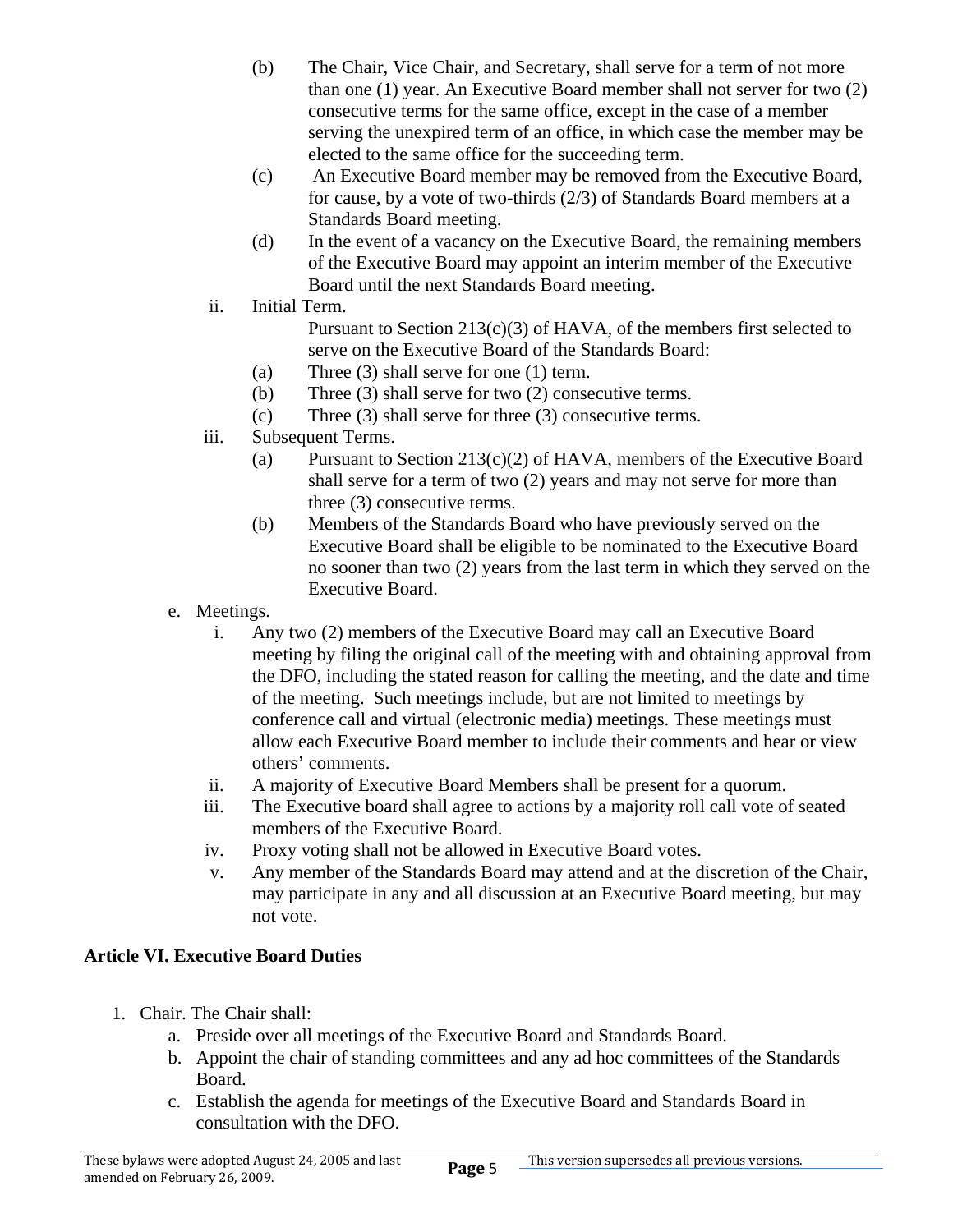- d. Call meetings of the Executive Board and Standards Board in consultation with the DFO.
- e. Act as the official liaison between the Standards Board and EAC for all resolutions, recommendations, and information requests.
- f. Serve as an *ex officio* member of all committees.
- g. Appoint a Parliamentarian to preside over all Standards Board meetings in order to advise and assist the Chair in running all meetings in accordance with Roberts Rules of Order.
- <span id="page-9-0"></span>2. Vice-Chair. The Vice-Chair shall:
	- a. Preside over meetings of the Executive Board and Standards Board in the Chair's absence.
	- b. Perform other duties as may be appropriate in the Chair's absence.
	- c. Assist the Chair, from time to time, as the Chair may designate.
	- d. In the event of a vacancy before the completion of the Chair's term, serve as the Chair.
- <span id="page-9-1"></span>3. Secretary. The Secretary shall:
	- a. Review Board minutes before distribution to Standards Board members.
	- b. Ensure, with assistance from the DFO, that meeting minutes are properly on file at EAC.
	- c. Assist the Chair at meetings and, from time to time, as the Chair may designate.
- <span id="page-9-2"></span>4. Executive Board, Generally. The Executive Board shall:
	- a. Perform all duties required under HAVA and other applicable Federal laws.
	- b. Appoint the membership of appropriate standing committees and ad hoc committees by soliciting interest from the Standards Board membership.
	- c. Meet as necessary to address issues of concern in between Standards Board meetings.
	- d. Convene Standards Board meetings, including, but not limited to, meetings by conference call and virtual (electronic media) meetings. Such meetings must allow each Standards Board member to include their comments and view or hear others' comments. Such meetings shall be held in accordance with all applicable federal laws.
	- e. Consult with the DFO to ensure compliance with federal statutes and other applicable regulations.
	- f. Attend Executive Board meetings, including, but not limited to, meetings by conference call and virtual meetings, in accordance with these bylaws.
	- g. As soon as possible and in consultation with the DFO, provide Standards Board Members all proposed guidelines to be adopted pursuant to Section 222(b)(3) of HAVA. Executive Board recommendations to the Standards Board pursuant to Section 222(b)(3) of HAVA shall include an appendix of all dissenting comments from Executive Board members.
	- h. Perform all other duties as from time to time the Standards Board may delegate to the Executive Board.
	- i. Immediately upon notice of an Executive Board meeting, the Executive Board shall notify the Standards Board of the Executive Board meeting.
- <span id="page-9-3"></span>5. Designated Federal Officer (DFO). The DFO shall:
	- a. Serve as the government's agent for all Standards Board activities.
	- b. Approve or call Standards Board meetings.
	- c. Approve agendas proposed by the Executive Committee.
	- d. Attend all Standards Board and Executive Board meetings.
	- e. Adjourn Standards Board and Executive Board meetings when such adjournment is in the public interest.
	- f. Provide adequate staff support to the Standards Board, to assist with:
	- g. Notice. The DFO shall:
		- i. Notify members of the time and place for each meeting of the Standards Board and the Executive Board.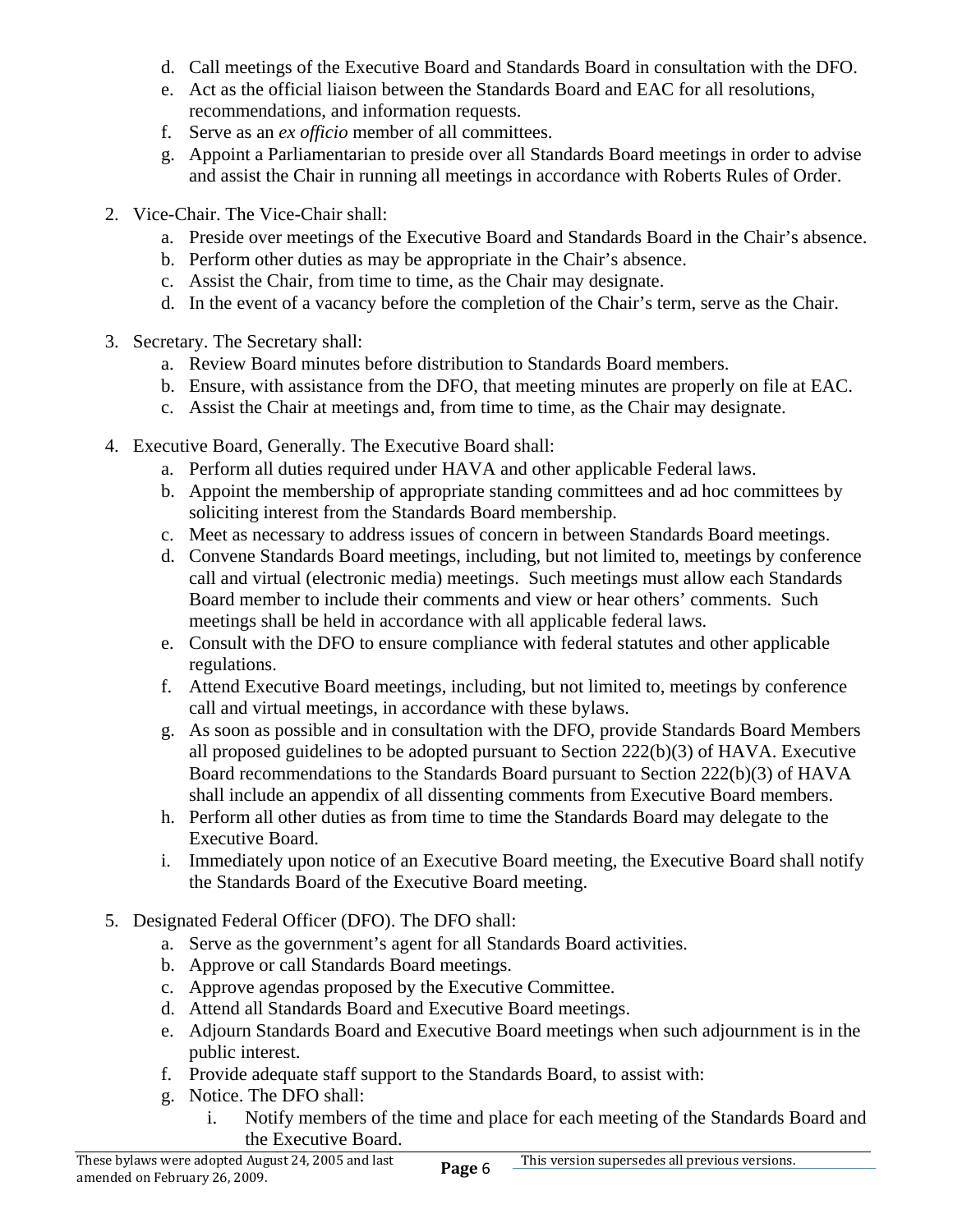- ii. Notify the public of time and place for the meeting of the Standards Board.
- iii. Notify appointing authorities of any and all vacancies on the Standards Board.
- iv. Perform other duties as required in these Bylaws.
- h. Recordkeeping and Administration. The DFO shall:
	- i. Maintain records for all meetings, including subgroup or working group activities, as required by law.
	- ii. Maintain the roll.
	- iii. Assure that minutes of all Standards Board meetings are prepared and distributed.
	- iv. Maintain and house at EAC all official Standards Board records, including subgroup and working group activities.
	- v. File all papers and submissions prepared for or by the Standards Board, including those items generated by subgroups and working groups.
	- vi. Respond to official correspondence.
	- vii. Prepare and handle all reports, including the annual report as required by FACA.
	- viii. Act as the Standard Board's agent to collect, validate, and pay all vouchers for preapproved expenditures.

### <span id="page-10-0"></span>**Article VII. Meetings**

- 1. Consistent with the requirements of HAVA 215(a)(2), the Standards Board shall meet on an annual basis or otherwise as requested by EAC to address its responsibilities under HAVA and attend to other issues presented by EAC. Such meetings include, but are not limited to, meetings by conference call and virtual (electronic media) meetings. These meetings must allow each Standards Board member to include their comments and view or hear others' comments. Such meetings shall be held in accordance with all applicable Federal laws.
- 2. Meetings shall be called by the DFO in consultation with the Executive Board.
- 3. The DFO shall approve the agenda for all meetings. EAC shall distribute the agenda to Standards Board members prior to each meeting and shall publish notice of the meeting in the Federal Register as required by FACA.
- 4. Standards Board members and members of the public may submit agenda items to the DFO or Executive Board Chair.
- 5. Meetings.
	- a. Open Meetings.
		- i. Unless otherwise determined in advance, all Standards Board meetings shall be open to the public.
		- ii. Members of the public may attend any meeting or portion of a meeting that is not closed to the public and may, at the determination of the Chair, offer oral comment at such meeting. The Chair may decide in advance to exclude oral public comment during a meeting, in which case the meeting announcement published in the Federal Register will note that oral comment from the public is excluded. In such a case, the Standards Board will accept written comments as an alternative. In addition, members of the public may submit written statements to EAC at any time.
		- iii. All materials brought before, or presented to, the Board during the conduct of an open meeting, including, but not limited to, the minutes of the proceedings of the previous open meeting, will be available to the public for review or copying at the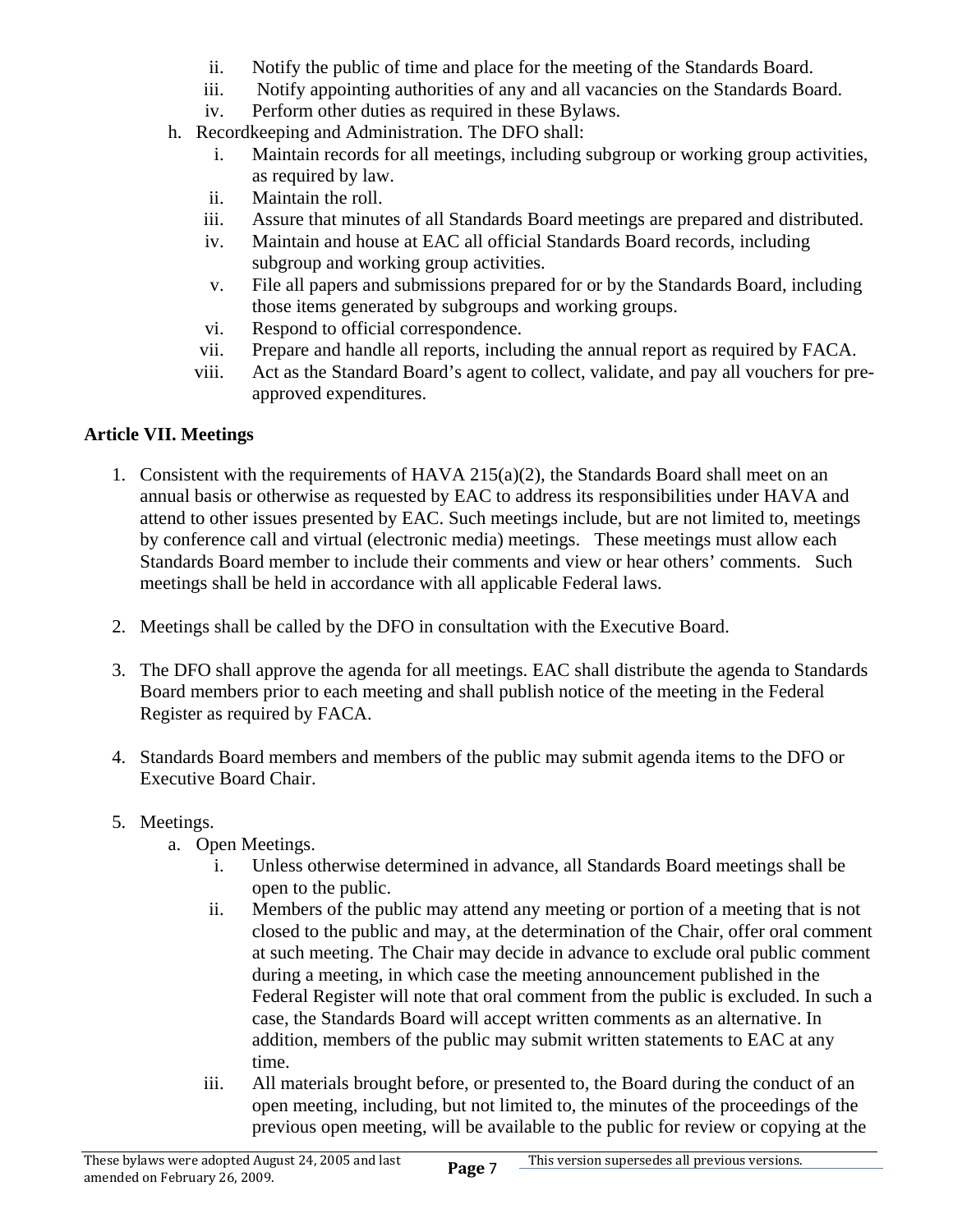time of the scheduled meeting.

- iv. Minutes of open meetings shall be available to the public upon request.
- v. Once an open meeting has begun, it will not be closed to the public unless prior approval of the closure has been obtained and proper notice of the closed meeting has been given to the public.
- vi. If, during the course of an open meeting, matters inappropriate for public disclosure arise during discussions, the Chair will order such discussion to cease and will schedule it for a closed meeting.
- b. Closed Sessions.
	- i. Notices regarding portions of meetings to be closed (to be referred to as sessions hereinafter) will be published in the Federal Register at least fifteen (15) calendar days in advance.
	- ii. Standards Board sessions will be closed to the public only in limited circumstances and in accordance with applicable law. The Standards Board must obtain prior approval to conduct a closed session. Requests for closed sessions must be submitted by the DFO to EAC's Office of General Counsel a minimum of fortyfive (45) days in advance of the proposed closed session.
	- iii. Where the DFO, in conjunction with the Office of General Counsel, has determined in advance that discussions during a Standards Board meeting will involve matters about which public disclosure would be harmful to the interests of the government, industry, or others, an advance notice of a closed session, citing the applicable exemptions of the Government in the Sunshine Act (GISA), shall be published in the Federal Register. The notice may announce the closing of all or just part of a meeting.
	- iv. Minutes of closed sessions are not available to the public, and as a result, not subject to the Freedom of Information Act (FOIA).
- 6. Minutes.
	- a. The DFO, or his or her designee, shall assure that detailed minutes of each meeting are prepared and distributed to Standards Board members.
	- b. Meeting minutes shall include the following: (1) Time, (2) date, (3) location, (4) record of persons present, including the names of Standards Board members, EAC Commissioners and staff, and the names of members of the public making written or oral presentations, (5) a complete and accurate description of the matters discussed and conclusions reached, and (6) copies of all reports received, issued, or approved by the Standards Board.
	- c. Meeting minutes are considered part of the official government record.
	- d. All documents, reports, or other materials prepared by or for the Standards Board constitute official government records and shall be housed at EAC and maintained according to the Federal Records Act.

### <span id="page-11-1"></span><span id="page-11-0"></span>**Article VIII. Quorum and Proxy Voting**

- 1. Quorum.
	- a. A quorum shall be established when 56 Standards Board members are present for a meeting as determined by a roll call or quorum call of the Standards Board members.
- <span id="page-11-2"></span>2. Proxy Votes.
	- a. Proxy designations may be submitted in writing to the Chair up to the day of the Standards Board meeting by the designated meeting start time established via the meeting agenda.
	- b. Proxy votes may only be cast by Standards Board members, provided proxy designations have been timely filed in advance with the Chair clearly identifying the Standards Board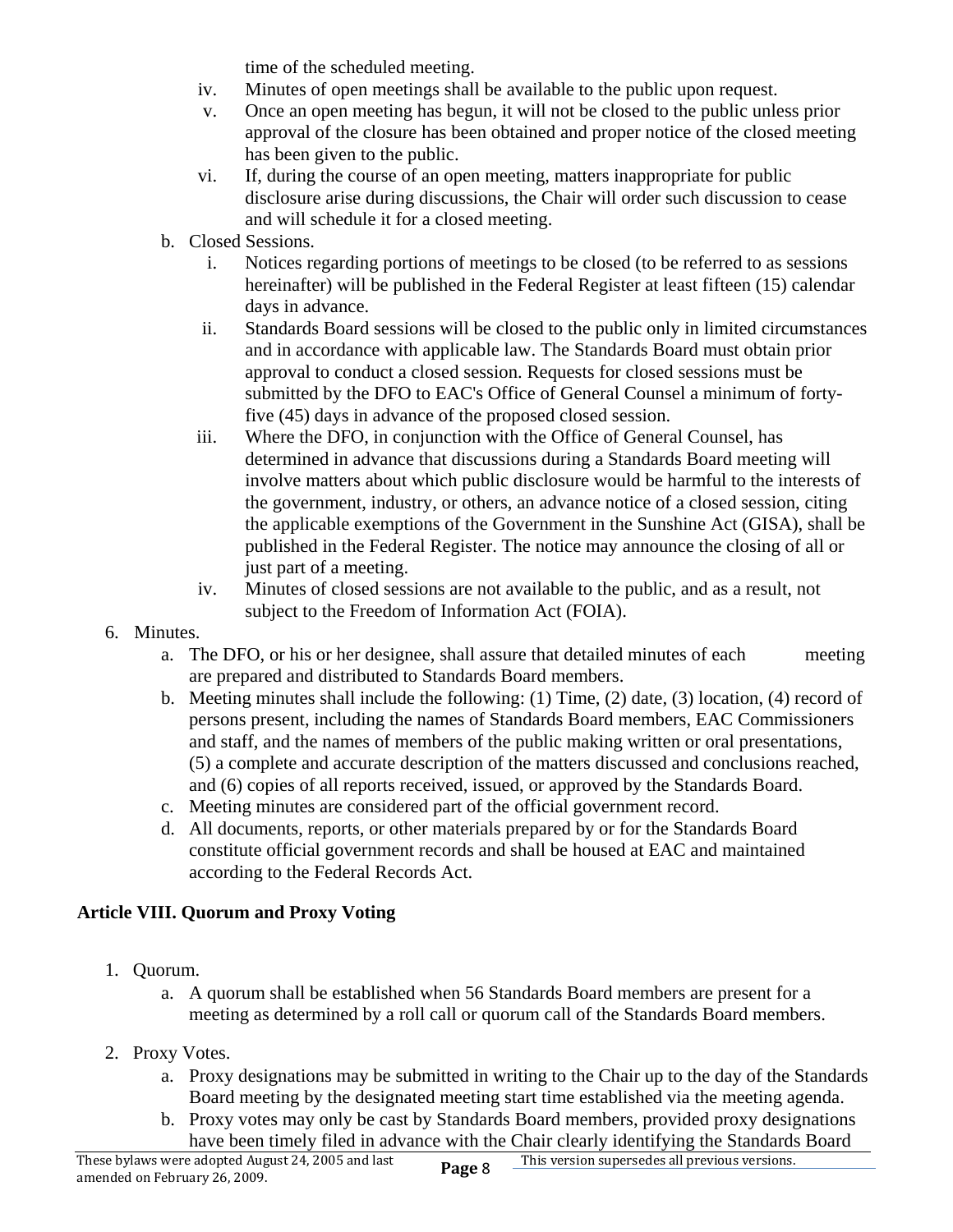member selected to cast an absent member's proxy vote.

- c. The Chair shall appoint a proxy committee to verify the eligibility of a member(s) designating a proxy vote and of the member(s) designated to cast a proxy vote(s) on behalf of absent Standard's Board members.
- d. Proxy voting shall only be allowed for general business matters.
- e. Proxy voting shall not be allowed for Executive Board elections.
- <span id="page-12-0"></span>3. Voting Generally.
	- a. The Standards Board shall agree to actions by majority vote of those present and voting unless otherwise specified by these bylaws.
	- b. Votes by the Standard Board on recommendations to EAC shall have the ayes, nays, and abstentions recorded.
	- c. Votes taken during meetings conducted by conference call and through virtual (electronic media) means shall have a quorum established prior to voting.

# <span id="page-12-1"></span>**Article IX. Committees**

In appointing members to committees, the Standards Board shall pay particular attention to ensuring diverse membership. Accordingly, the Executive Board shall do due diligence to ensure that committee members (1) affiliate with diverse parties, (2) are representative of both state and local election officials, (3) represent different states and territories, and (4) are representative of both elected and appointed officials.

- <span id="page-12-2"></span>1. Meetings.
	- a. All committees may meet informally at any time for the purpose of conducting their business, including telephonically or through electronic media.
- <span id="page-12-3"></span>2. Standing Committees.
	- a. Nominating Committee. The Nominating Committee shall:
		- i. Be comprised of five (5) members.
		- ii. Solicit nominations for the Executive Board from Standards Board members.
		- iii. Prepare and distribute to Standards Board members ballots that include all the information listed in Article V, section 1, subsection c, paragraph ii of these Bylaws.
		- iv. Create and disseminate absentee balloting materials.
		- v. Submit nominees for all positions for which the Nominating Committee has received insufficient nominations.
	- b. Bylaws Committee. The Bylaws Committee shall:
		- i. Be comprised of seven (7) members.
		- ii. Submit a report with all recommended bylaws amendments to the Executive Board for a seven (7) day comment period before submitting recommendations to the Standards Board for resolution and adoption.
- <span id="page-12-4"></span>3. Ad-Hoc Committees.
	- a. A Standards Board member wishing to establish an ad-hoc committee must present to the Standards Board the reason(s) he/she is requesting the committee.
	- b. The Standards Board may, at any time, by majority vote, establish an ad-hoc committee.
	- c. Once an ad-hoc committee has been established, the Executive Board shall appoint members to the ad-hoc committee.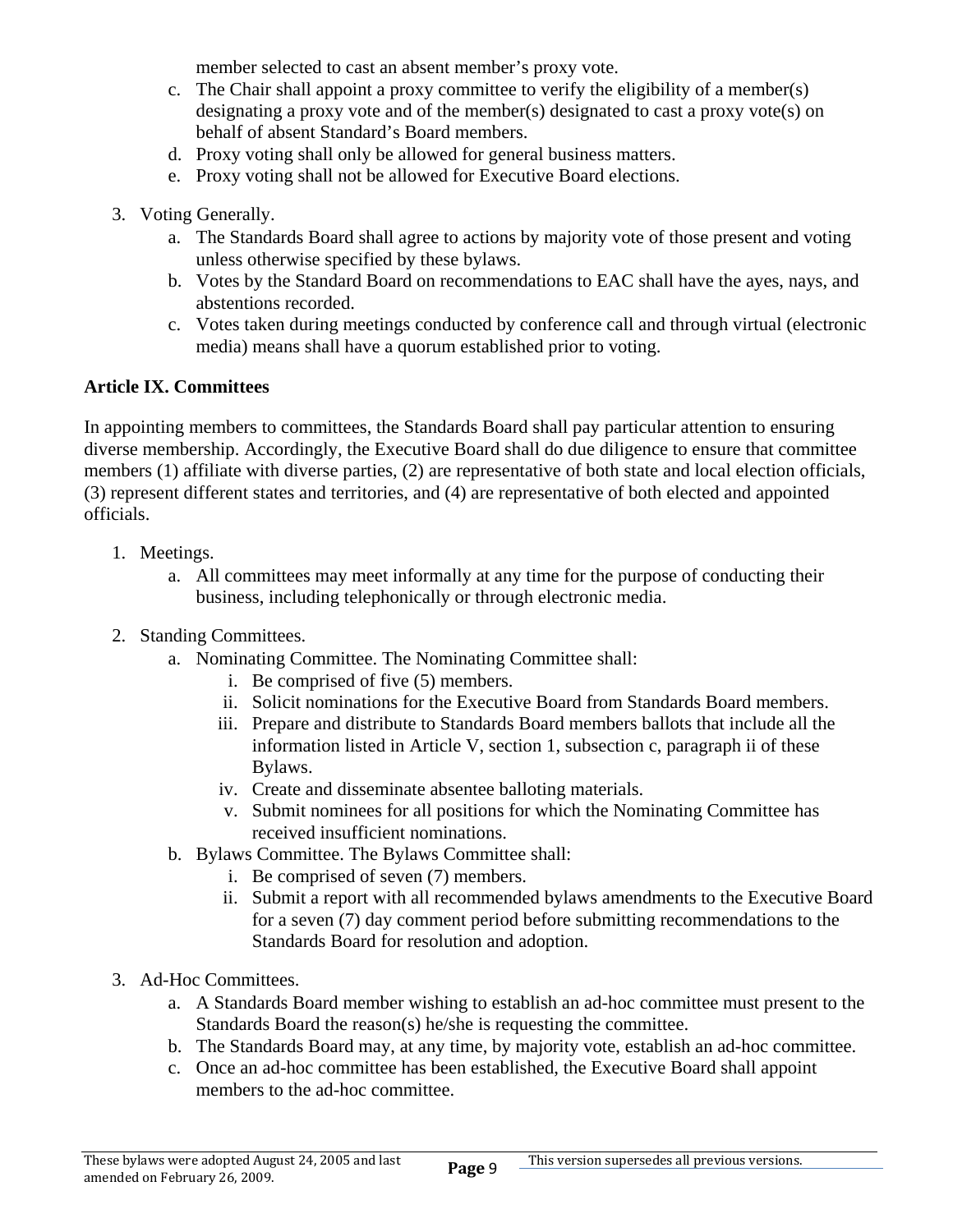- <span id="page-13-0"></span>4. Special Committees. $2$ 
	- a. As necessary, the Chair of the Standards Board Executive Board shall appoint Standards Board members to special committees for limited purposes.
		- i. The Chair of the Standards Board Executive Board shall state the special committee's limited purpose, scope, and duration at its inception.
	- b. The Chair of the Standards Board Executive Board shall appoint five (5) Standards Board members to a special Election Certification Committee on the first day of a Standards Board meeting at which an Executive Board election is scheduled to take place. The special Election Certification Committee shall tabulate and certify all Executive Board election results.
	- c. The Chair of the Standards Board Executive Board shall appoint five (5) Standards Board members to a Resolutions Committee on the first day of a Standards Board meeting if it appears likely that the Standards Board will present and/or adopt resolutions.
	- d. The Chair of the Standards Board Executive Board shall appoint five (5) Standards Board members to a Proxy Committee on the first day of a Standards Board meeting at which voting on general business matters is scheduled to take place. The Proxy Committee shall review and certify all proxy votes.

# <span id="page-13-1"></span>**Article X. Amendments**

- 1. The Standards Board's Bylaws Committee shall promulgate a form for proposing an amendment to the Standards Board's Bylaws.
	- a. The form shall require the specific language of the proposed amendment to be included, identify the author of the amendment, and be designed to elicit the rationale and impact of the proposed amendment.
- 2. All proposed bylaw changes must be submitted in writing to the DFO:
	- a. No later than December 1st; or
	- b. Within the seventy (70) day timeframe established by the Executive Board at the time of the call of the Standards Board Meeting; with immediate notification to all Standards Board members to be issued by the DFO.
- 3. After receiving proposed bylaw changes, the DFO shall forward the proposed changes to the Standards Board Bylaws Committee and EAC's General Counsel.
	- a. The General Counsel shall report in an expeditious manner to the Bylaws Committee and the Executive Board whether or not a proposed change to the Bylaws is consistent with federal law and/or rules.
	- b. The Bylaws Committee shall transmit a report containing the proposed bylaw changes to the Executive Board.
	- c. The Standards Board's Executive Board shall place the report on the proposed change to the Standards Board's Bylaws on the agenda for the next meeting of the Standards Board.
- 4. The Executive Board shall forward all proposed changes to Standards Board members at least thirty (30) days prior to the next meeting of the Standards Board via email and U.S. Mail to the applicable address of record on file with EAC. The Executive Board shall request that EAC post the proposed change to the bylaws and all supporting material on EAC's website at least thirty (30) days prior to the next meeting of the Standards Board.

<span id="page-13-2"></span>l  $2^{2}$  As proposed and adopted, all of section 4 will only take effect at a Standards Board meeting taking place after December, 2007.